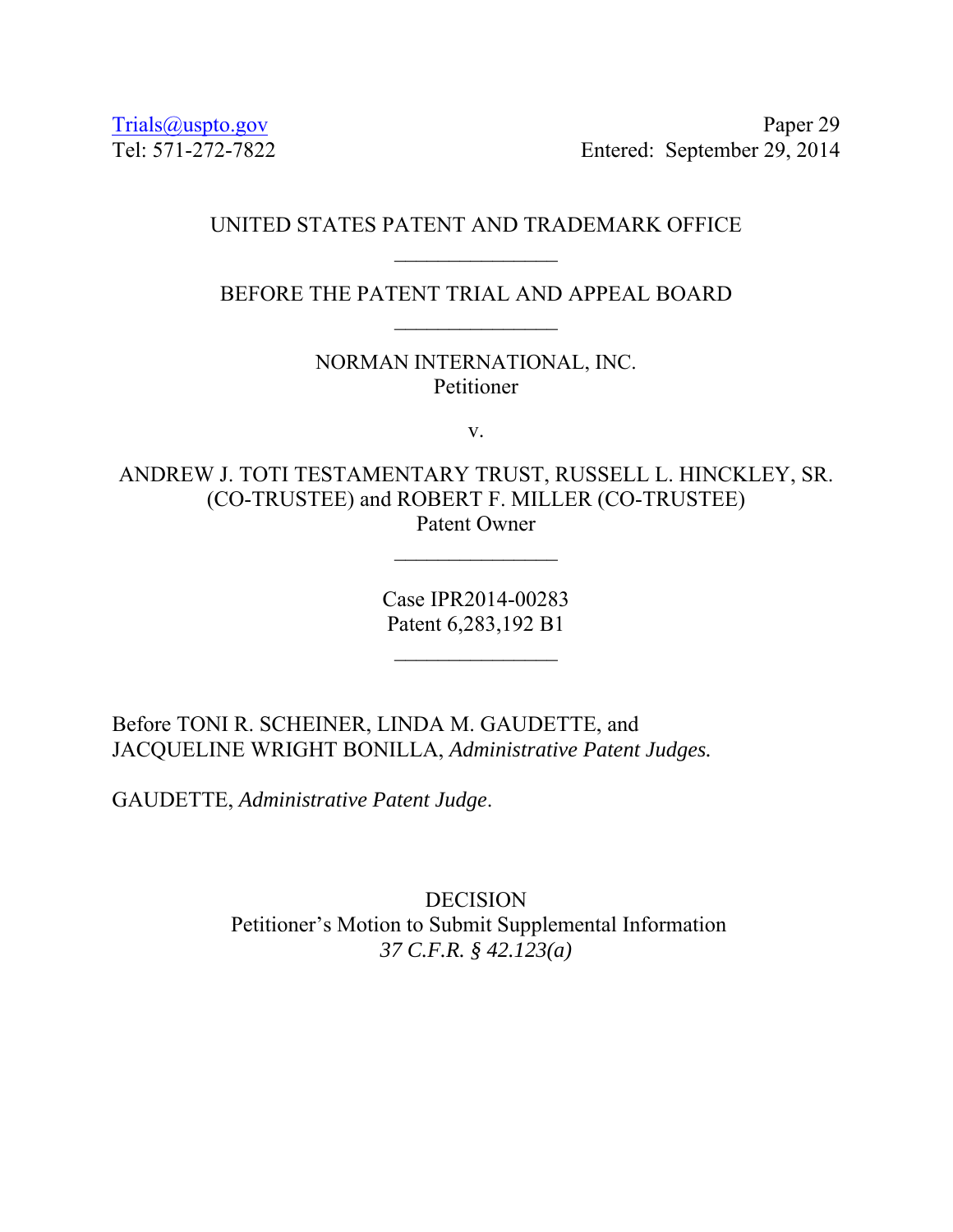-

On July 21, 2014, the Board granted Petitioner's request for authorization to file a motion to submit supplemental information under 37 C.F.R.  $\S$  42.123(a).<sup>1</sup> Paper 15. On the same day, Petitioner filed its Motion to Submit Supplemental Information. Paper 13 ("Mot."). In its Motion, Petitioner seeks to submit Exhibit 1010 as supplemental information to confirm the accuracy of the English translation of the Tachikawa reference (Ex. 1002), which serves as a basis of the grounds of unpatentability instituted in this proceeding. Mot. 1. On August 21, 2014, Patent Owner filed an Opposition to Petitioner's Motion to Submit Supplemental Information. Paper 20 ("Opp."). On September 16, 2014, Petitioner filed a Reply to Patent Owner's Opposition. Paper 26 ("Reply").

We note that neither party requested authorization to file its Opposition or Reply. *See* Paper 15, 5. Although we will consider both papers in this particular instance, in the future, the parties must seek prior authorization to file any responsive paper when the motion itself requires prior authorization.

For the reasons discussed below, Petitioner's Motion to Submit Supplemental Information under  $\frac{24.123(a)}{a}$  is granted-in-part in relation to certain portions of Exhibit 1010.

## BACKGROUND

 Exhibit 1002 was filed on December 20, 2013, together with the Petition. Paper 1 ("Pet.") at 2. Exhibit 1002 serves as a basis for the two grounds of unpatentability on which we instituted review of U.S. Patent No. 6,283,192 B1

<sup>&</sup>lt;sup>1</sup> "Once a trial has been instituted, a party may file a motion to submit supplemental information in accordance with the following requirements: (1) A request for the authorization to file a motion to submit supplemental information is made within one month of the date the trial is instituted. (2) The supplemental information must be relevant to a claim for which the trial has been instituted."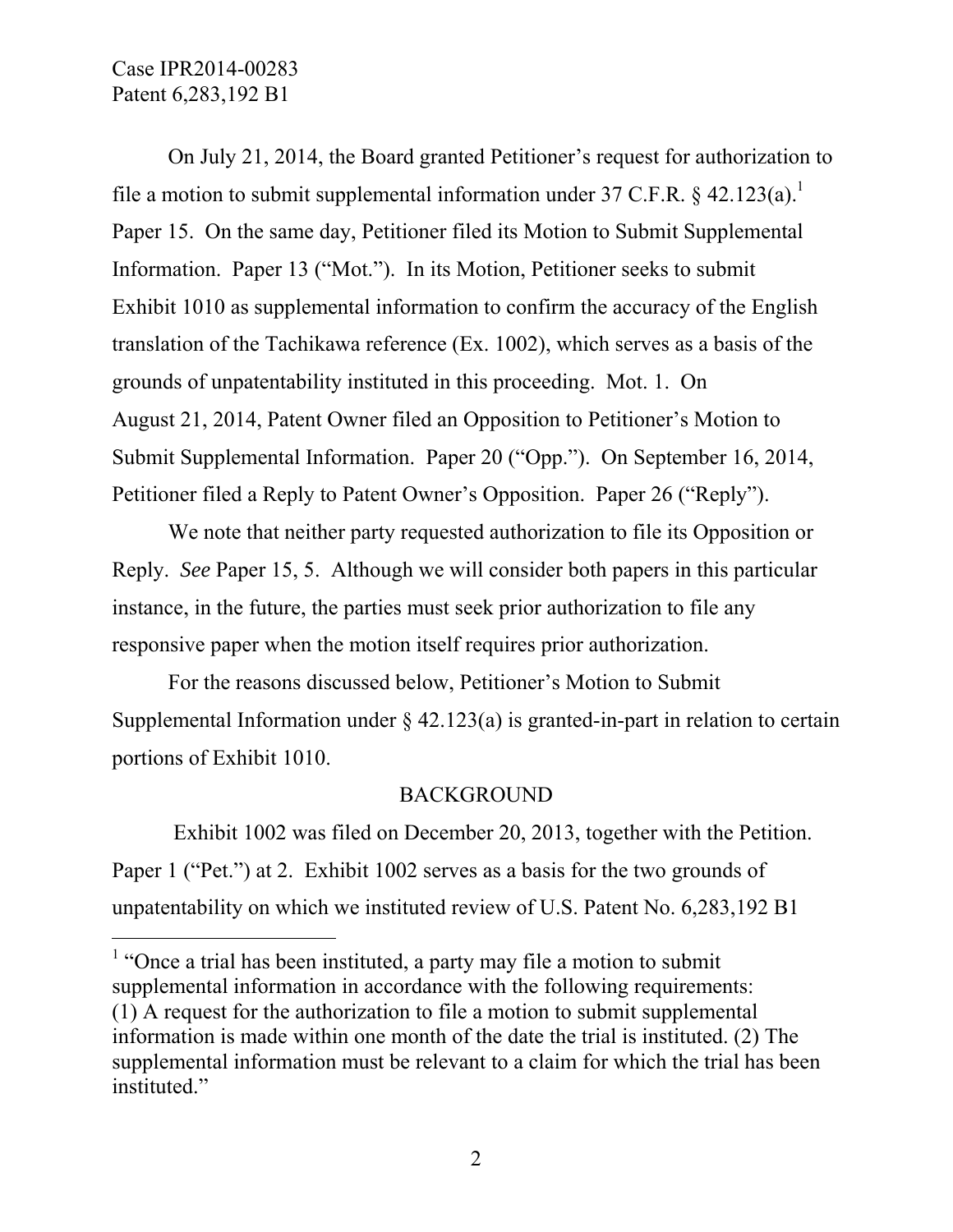-

("the '192 patent"). Paper 9 at 22. Petitioner contends Exhibit 1002 includes "a copy of the original Japanese version of the Tachikawa reference" and "an exact copy of the English translation of Tachikawa that Patent Owner filed in a 'Supplemental Information Disclosure Statement' for submitting Tachikawa to the Office on June 13, 2013 in Patent Owner's Patent Application No. 11/257,768 which claims priority to the application that led to the '192 patent (Application No. 09/229,595)." Mot. 2, ¶[ 4-5.

 Petitioner also contends that on "July 7, 2014, Patent Owner served Objections to Evidence under 37 C.F.R. § 42.64(b)(1), which included an objection to Tachikawa [(Ex. 1002)] as being inadmissible for failure to satisfy the requirements of 37 C.F.R. § 42.63(b)." Mot. 1, ¶ 3; *see also*, Opp. 2, ¶ 4. In its Opposition to the Motion, Patent Owner does not dispute Exhibit 1002 includes an exact copy of the English translation of Tachikawa that was filed by Patent Owner in Patent Application No. 11/257,768. *See generally*, Opp. Rather, Patent Owner contends that because Petitioner did not file an affidavit attesting to the accuracy of the English translation of Tachikawa at the time Exhibit 1002 was filed, Exhibit 1002 is inadmissible for failure to comply with the requirements of 37 C.F.R.  $\S$  42.63(b).<sup>2</sup> Opp. 4 (citing 37 C.F.R.  $\S$  42.61(a) ("Evidence that is not taken, sought, or filed in accordance with this subpart is not admissible.")).

In its Motion, Petitioner states that on July 21, 2014, it responded to Patent Owner's objection to Exhibit 1002 by serving Exhibit 1010 in accordance with 37 C.F.R. § 42.64(b)(2) ("The party relying on evidence to which an objection is

<sup>&</sup>lt;sup>2</sup> 37 C.F.R. § 42.63(b) provides that "[w]hen a party relies on a document or is required to produce a document in a language other than English, a translation of the document into English and an affidavit attesting to the accuracy of the translation must be filed with the document."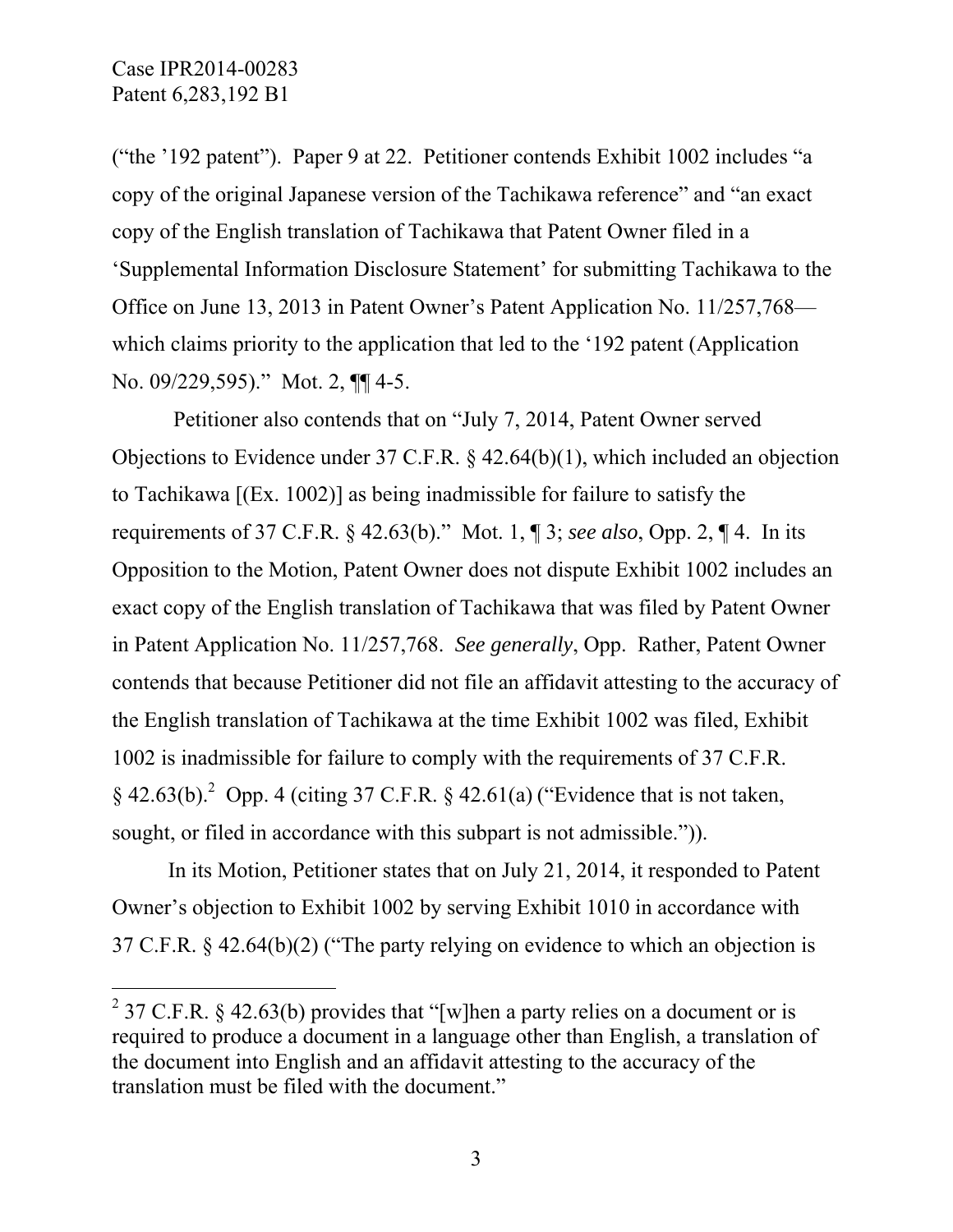timely served may respond to the objection by serving supplemental evidence within ten business days of service of the objection."). Mot. 3,  $\P$ 8. On the same day, Petitioner also timely filed its Motion to Submit Supplemental Information under 37 C.F.R. § 42.123(a), as well as Exhibits 1010 and 1011.

As indicated in the exhibit itself, Ex. 1010 includes the following documents:

(a) a Japanese version of the Tachikawa reference (unmarked pages 1-4 of Ex. 1010);

(b) a Supplemental Information Disclosure Statement dated June 18 2013, attaching an English translation of Tachikawa as filed in Patent Owner's Application No. 11/257,768 (related to the '192 patent, at issue here) (unmarked pages  $5-12$  of Ex. 1010);

(c) an additional certified English translation of Tachikawa (unmarked pages  $13-16$  of Ex. 1010);

(d) a "Translator Certification" from Morningside Translations, certifying the accuracy of the additional certified English translation of Tachikawa (unmarked page 17 of Ex. 1010); and

(e) a comparison between the additional certified English translation of Tachikawa, i.e., (c) above, and the English translation of Tachikawa as filed in Patent Owner's Application No. 11/257,768, i.e., presented in (b) as designated above (unmarked pages 18–22 of Ex. 1010).

Ex. 1010; Mot. 3, ¶ 7 (citing the Declaration of Sara Hare in Ex. 1011). As noted above, Petitioner contends that the English translation of Tachikawa filed in Patent Owner's Application No. 11/257,768 , presented in document (b) of Exhibit 1010 as designated above, is the same English translation document submitted by Petitioner in Exhibit 1002. *Id*.

While Petitioner's Motion does not move to submit Exhibit 1011, we note that Petitioner also filed this exhibit, which includes the Declaration of Sara Hare, cited by Petitioner in its Motion, as well as Appendices A-D. Appendices A-D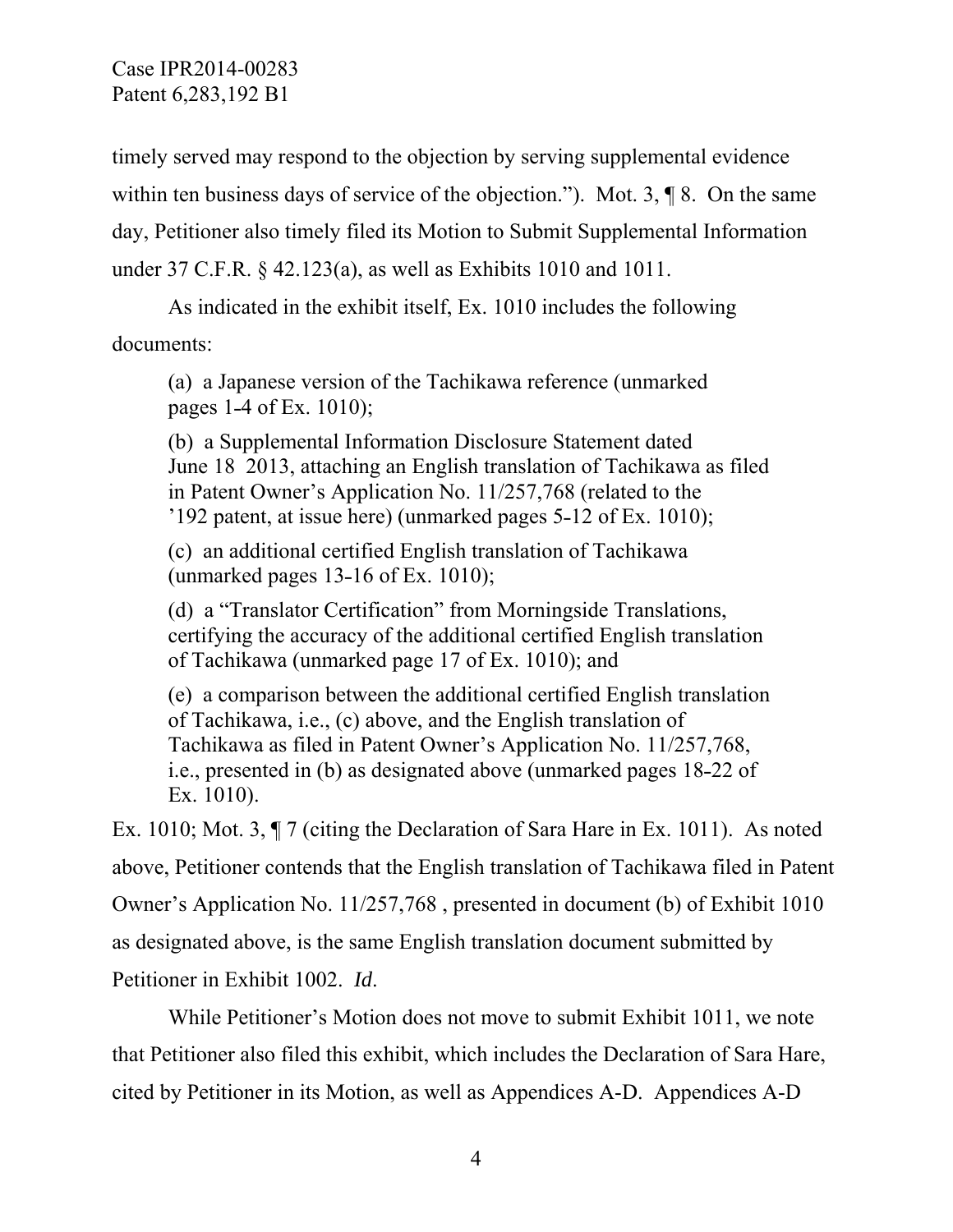-

contain the same documents (a)  $-$  (e) presented in Exhibit 1010, discussed above.<sup>3</sup>

### ANALYSIS

As an initial matter, we note that an authorization to file a motion to submit supplemental information under 37 C.F.R. § 42.123(a) is not an authorization to file the information as exhibits. *See Handi-Quilter, Inc. v. Bernina Int'l AG*, Case IPR2013-00364, Paper 30 at 3 (PTAB June 12, 2014) ("Such evidence may only be *filed* if a § 123 motion is *both authorized and granted*." (emphasis added)). Exhibits 1010 and 1011, which both contain information Petitioner seeks to submit by this Motion, were filed without authorization. The Board has authority under 37 C.F.R. § 42.7(a) to "expunge any paper directed to a proceeding or filed while an application or patent is under the jurisdiction of the Board that is not authorized under this part or in a Board order or that is filed contrary to a Board order." Therefore, we will expunge both Exhibit 1010 and Exhibit 1011 from the record.

We additionally observe that Exhibits 1010 and 1011 were filed in violation of 37 C.F.R. § 42.6(d) and § 42.63(d)(2)(i). 37 C.F.R. § 42.6(d) states that "[a] document already in the record of the proceeding must not be filed again, not even as an exhibit or an appendix, without express Board authorization." Exhibit 1010 includes the same documents as Exhibit 1011, with the exception of the Hare Declaration added to Exhibit 1011. Further, above-described document (a) and the English translation in document (b) of Exhibit 1010 (*see also* Appendix A and B of Exhibit 1011) are duplicates of the Japanese document and English translation included in previously filed Exhibit 1002. In addition, 37 C.F.R. § 42.63(d)(2)(i)

<sup>3</sup> Appendix C in Exhibit 1011 corresponds to documents (c) and (d) in Exhibit 1010.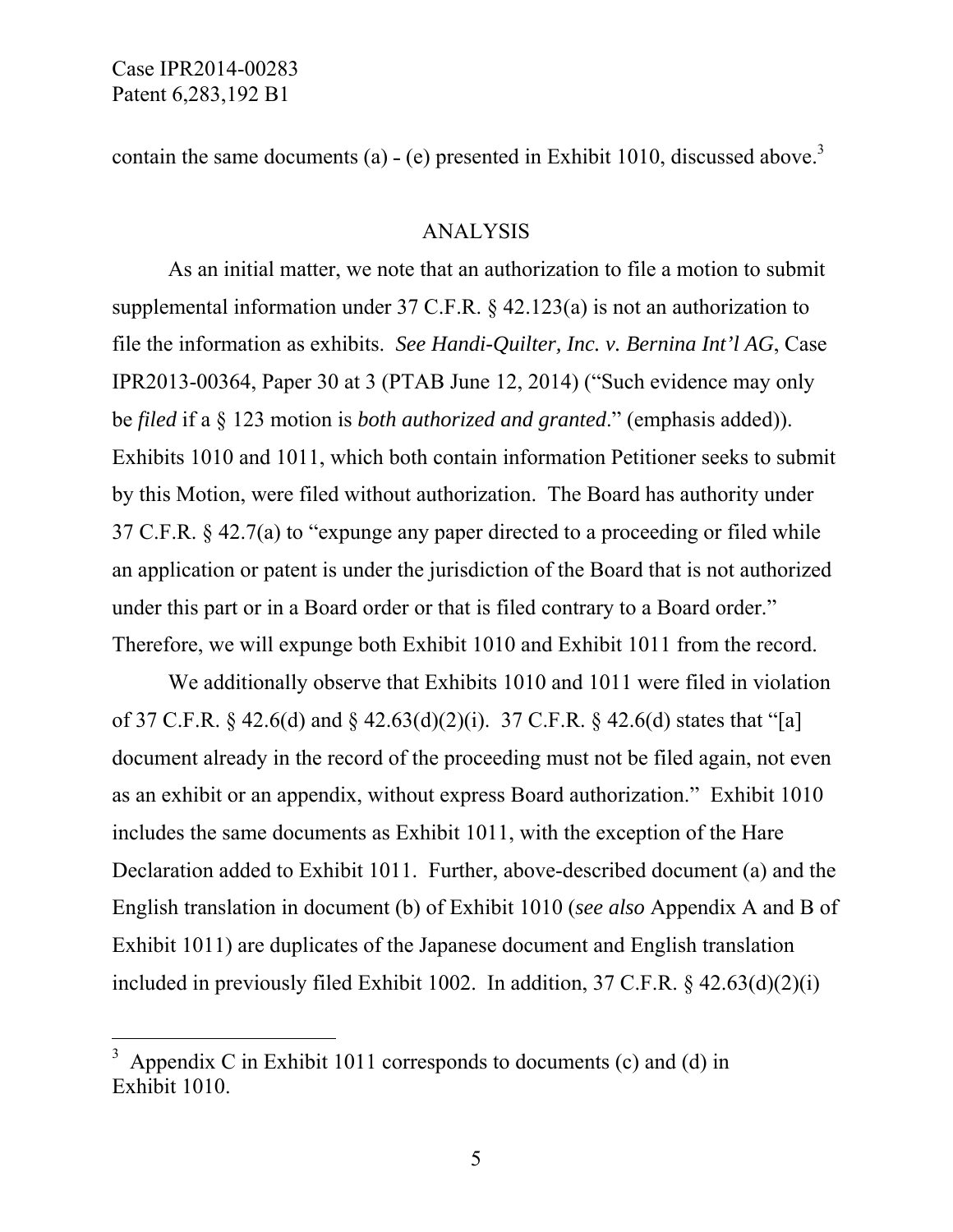requires that when an exhibit is a paper, "[e]ach page must be uniquely numbered in sequence." As indicated above, the pages of Exhibits 1010 and 1011 are not numbered in sequence. Moreover, the labels in Exhibit 1011 obscure information on certain pages. *See* 37 C.F.R. § 42.63(d)(2)(ii) ("The exhibit label must be affixed to the lower right corner of the first page of the exhibit without obscuring information on the first page or, if obscuring is unavoidable, affixed to a duplicate first page.").

We turn now to the merits of the Petition.

As the moving party, Petitioner bears the burden of proof to establish that the Exhibit 1010 documents are supplemental information, rather than supplemental evidence, and that we should authorize the filing thereof under 37 C.F.R. § 42.123(a). The difference between supplemental information and supplemental evidence is that:

supplemental *evidence—*served in response to an evidentiary objection and filed in response to a motion to exclude—is offered solely to support admissibility of the originally filed evidence and to defeat a motion to exclude that evidence, and not to support any argument on the merits (i.e., regarding the patentability or unpatentability of a claim). Supplemental *information*, on the other hand, is evidence a party intends to support an argument on the merits.

*See Handi-Quilter, Inc.*, Paper 30 at 2-3.

 Petitioner contends Exhibit 1010 is supplemental information because it is being offered solely to confirm the accuracy of the Exhibit 1002 English translation of Tachikawa. Mot. 1. Patent Owner contends Petitioner's Motion should be denied because Exhibit 1010 was served in response to Patent Owner's objection under 37 C.F.R. § 42.64(b)(1), and its sole purpose is to provide the missing evidence needed to support admissibility of previously submitted Ex. 1002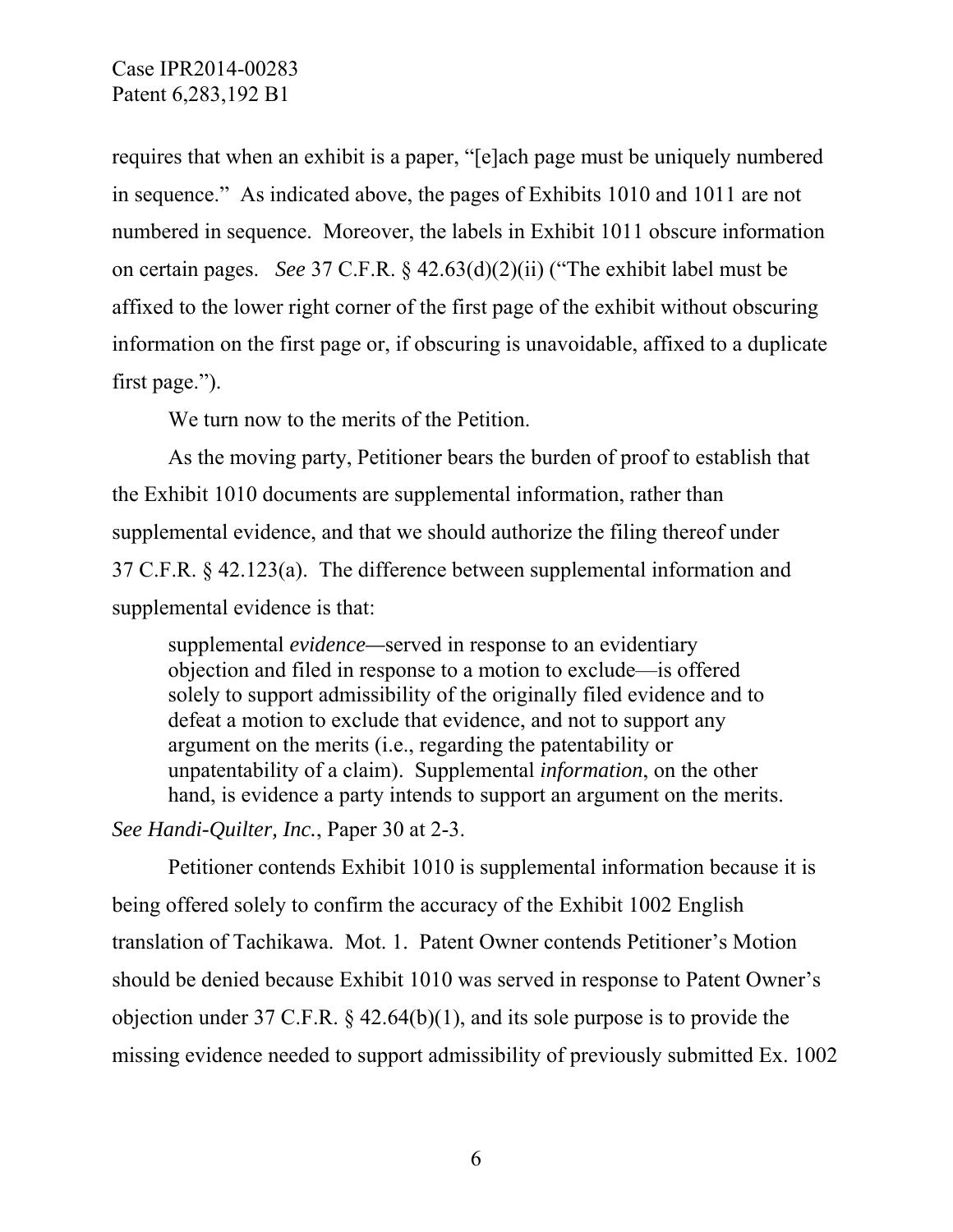(Tachikawa), i.e., to supply an English translation of Tachikawa and an affidavit attesting to the accuracy thereof as required by 37 C.F.R. § 42.63(b). Opp. 6.

We agree with Petitioner that certain documents presented in Exhibit 1010 do not address merely the admissibility of Tachikawa (Ex. 1002). Rather, documents in Exhibit 1010 address whether the English translation version in Exhibit 1002 represents an accurate translation of the Japanese version of Tachikawa, also included in Exhibit 1002. In other words, Petitioner requests to submit evidence to support its position that Tachikawa discloses what Petitioner purports it discloses in the Petition.

We are persuaded that Petitioner has met its burden to satisfy the requirements of 37 C.F.R.  $\&$  42.123(a) in relation to documents (b) – (e) in Exhibit 1010, as designated above. We conclude that such information meets the requirements of  $\S$  42.123(a), i.e., that: (1) Petitioner's request for authorization to file its motion was made within one month of institution; and (2) the information is relevant to a claim for which trial has been instituted. Regarding (2), the supplemental information Petitioner seeks to submit relates to claims for which trial has been instituted. The information is directed to what the Tachikawa reference actually discloses, and Tachikawa serves as the basis for the grounds of unpatentability authorized in this proceeding.

The supplemental information Petitioner seeks to submit does not change the grounds of unpatentability authorized in this proceeding, nor does it change the evidence initially presented in the Petition to support those grounds of unpatentability. In addition, there is no indication in the record that the supplemental information Petitioner now seeks to submit was withheld intentionally. Nor does the record suggest that the submission of such information at this juncture would limit our ability to complete this proceeding in a timely

7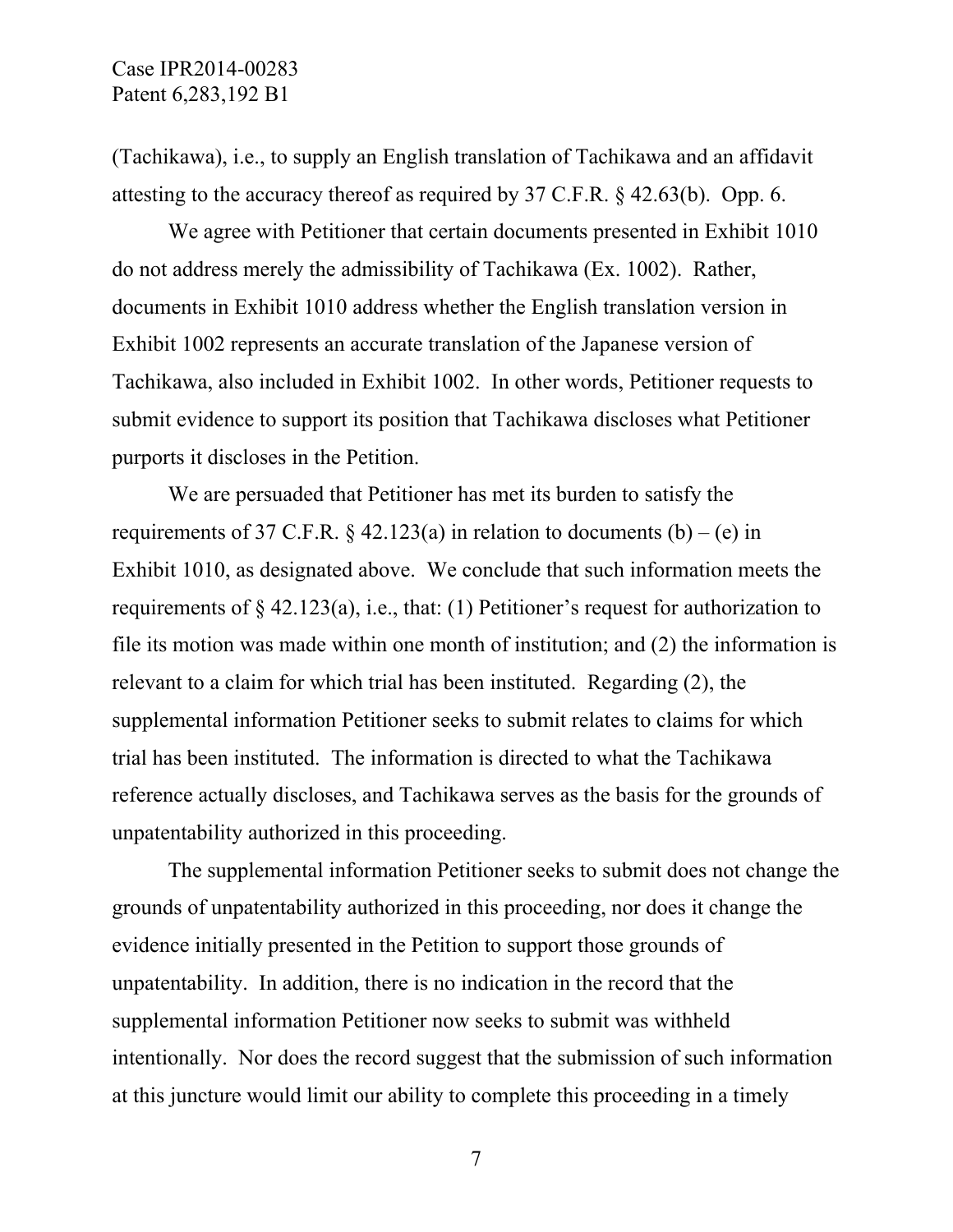manner. *See Palo Alto Networks, Inc. v. Juniper Networks, Inc.*, Case IPR2013- 00369, Paper 37 (PTAB Feb. 5, 2014).

As noted above, we will expunge Exhibits 1010 and 1011 from the record. However, we authorize Petitioner to re-file documents  $(b) - (e)$  of Exhibit 1010 as four separate exhibits, each with its own new exhibit number. We do not authorize Petitioner to file document (a) of Exhibit 1010, as it is a duplicate of the Japanese version of Tachikawa already presented in Ex. 1002.

We note that our Decision here to grant Petitioner's Motion to submit the documents  $(b) - (e)$  of Exhibit 1010 is not an advisory decision on the admissibility of such evidence. Going forward, the parties are urged to cooperate in resolving disputes concerning the admissibility of evidence.

#### ORDER

In consideration of the foregoing, it is

ORDERED that Petitioner's Motion to Submit Supplemental Information under 37 C.F.R.  $\S$  42.123(a) is GRANTED with respect to documents (b) – (e) included in Exhibit 1010, as designated above, and DENIED with respect to document (a) included in Exhibit 1010, as designated above;

Further ORDERED that Exhibits 1010 and 1011 are *expunged* from the record of the instant proceeding.

### PETITIONER:

Bing Ai norman-hd-ipr@perkinscoie.com

Kourtney Mueller Merrill kmerrill@perkinscoie.com